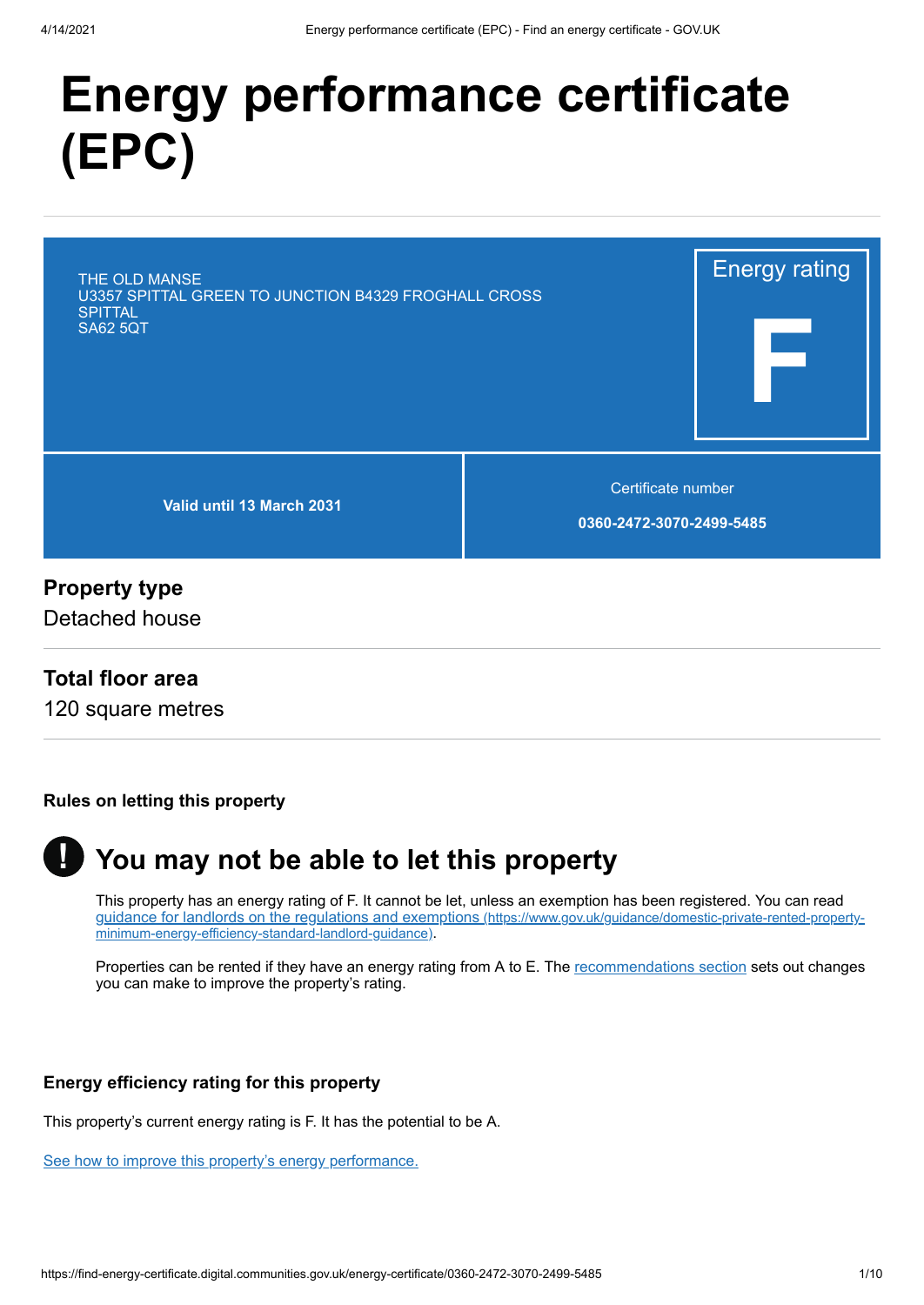| <b>Score</b> | <b>Energy rating</b> |   | <b>Current</b> | <b>Potential</b> |
|--------------|----------------------|---|----------------|------------------|
| $92 +$       |                      |   |                | 95<br>Α          |
| 81-91        | Β                    |   |                |                  |
| 69-80        | $\mathbf C$          |   |                |                  |
| 55-68        |                      |   |                |                  |
| 39-54        | Е                    |   |                |                  |
| $21 - 38$    |                      | F | 21 <br>F       |                  |
| $1 - 20$     |                      | G |                |                  |

The graph shows this property's current and potential energy efficiency.

Properties are given a rating from A (most efficient) to G (least efficient).

Properties are also given a score. The higher the number the lower your fuel bills are likely to be.

The average energy rating and score for a property in England and Wales are D (60).

#### **Breakdown of property's energy performance**

This section shows the energy performance for features of this property. The assessment does not consider the condition of a feature and how well it is working.

Each feature is assessed as one of the following:

- very good (most efficient)
- good
- average
- $\bullet$ poor
- very poor (least efficient)

When the description says "assumed", it means that the feature could not be inspected and an assumption has been made based on the property's age and type.

| <b>Feature</b> | <b>Description</b>                                        | Rating    |
|----------------|-----------------------------------------------------------|-----------|
| Wall           | Sandstone or limestone, as built, no insulation (assumed) | Very poor |
| Wall           | Cavity wall, as built, no insulation (assumed)            | Poor      |
| Roof           | Pitched, 250 mm loft insulation                           | Good      |
| Roof           | Pitched, 100 mm loft insulation                           | Average   |
| Window         | Partial double glazing                                    | Poor      |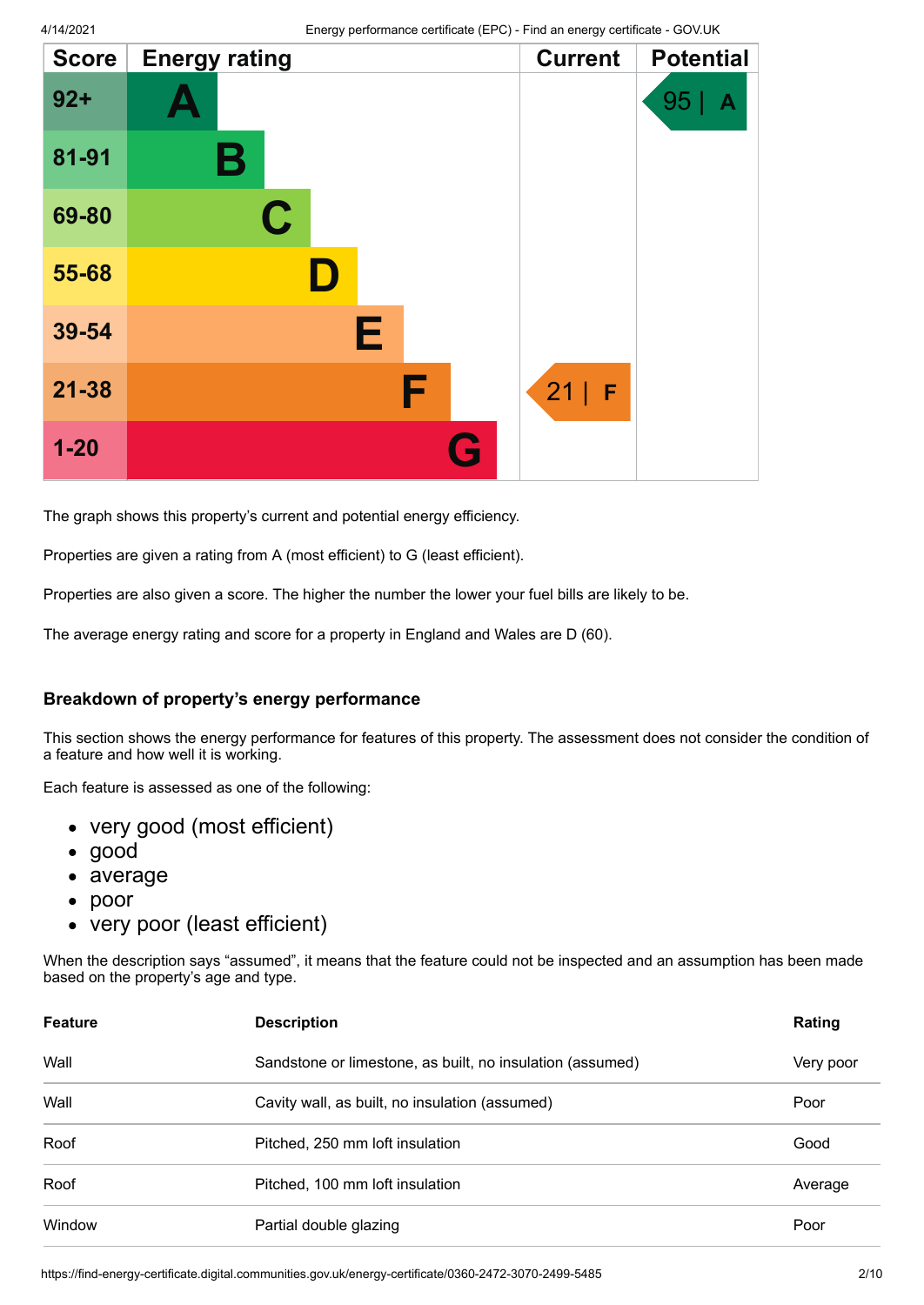4/14/2021 Energy performance certificate (EPC) - Find an energy certificate - GOV.UK

| <b>Feature</b>       | <b>Description</b>                         | Rating    |
|----------------------|--------------------------------------------|-----------|
| Main heating         | Boiler and radiators, oil                  | Average   |
| Main heating control | Programmer, no room thermostat             | Very poor |
| Hot water            | Oil range cooker, no cylinder thermostat   | Very poor |
| Lighting             | Low energy lighting in 9% of fixed outlets | Very poor |
| Floor                | Solid, no insulation (assumed)             | N/A       |
| Secondary heating    | Room heaters, wood logs                    | N/A       |

# **Primary energy use**

The primary energy use for this property per year is 402 kilowatt hours per square metre (kWh/m2).

What is primary energy use?

#### **Environmental impact of this property**

One of the biggest contributors to climate change is carbon dioxide (CO2). The energy used for heating, lighting and power in our homes produces over a quarter of the UK's CO2 emissions.

### **An average household produces**

**This property produces**

12.0 tonnes of CO2

6 tonnes of CO2

### **This property's potential production**

1.0 tonnes of CO2

By making the [recommended changes](#page-3-0), you could reduce this property's CO2 emissions by 11.0 tonnes per year. This will help to protect the environment.

Environmental impact ratings are based on assumptions about average occupancy and energy use. They may not reflect how energy is consumed by the people living at the property.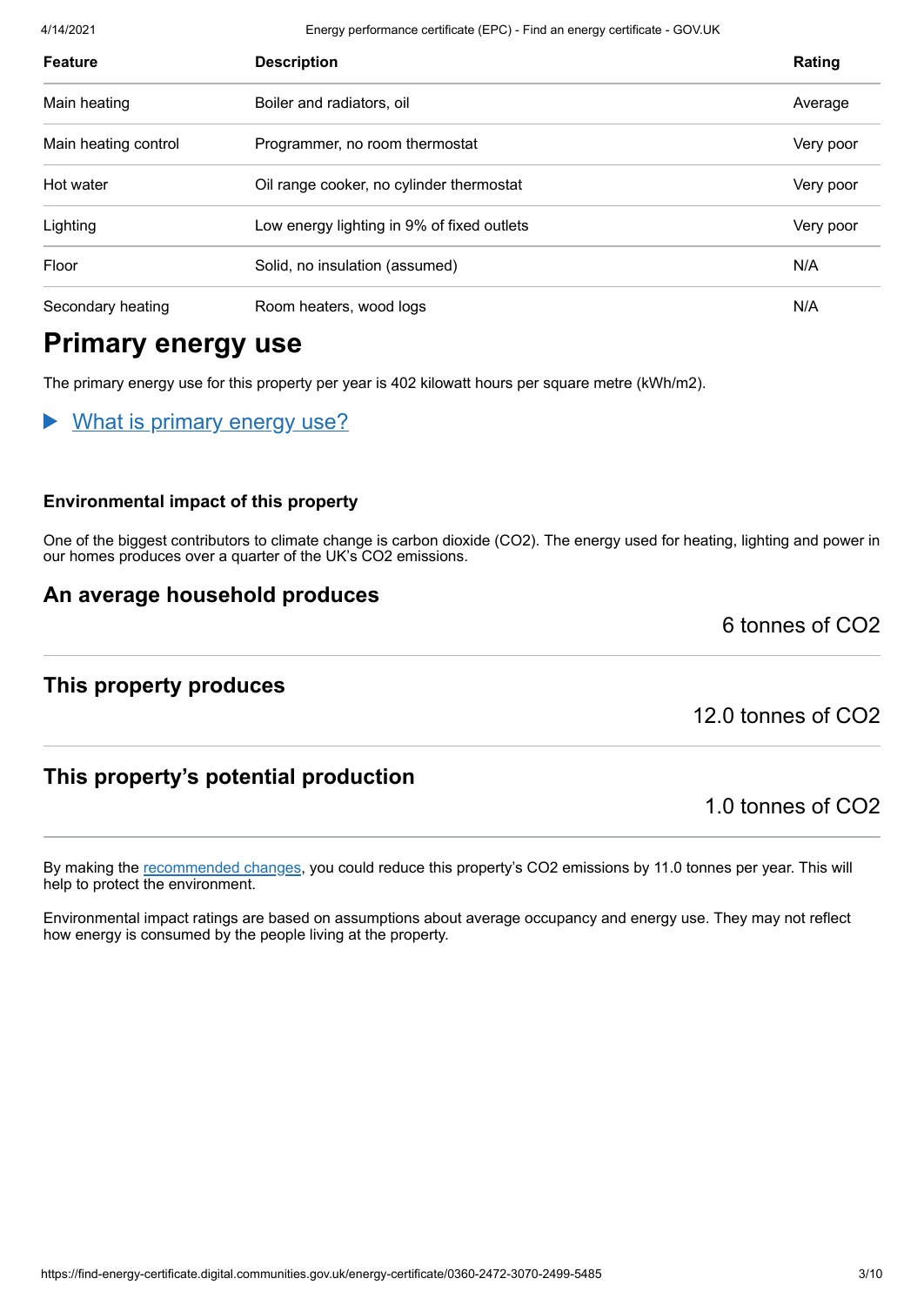#### <span id="page-3-0"></span>**How to improve this property's energy performance**

Making any of the recommended changes will improve this property's energy efficiency.

Potential energy If you make all of the recommended changes, this will improve the property's energy rating and score from F (21) to A (95).

#### What is an energy rating?

# **Recommendation 1: Cavity wall insulation**

Cavity wall insulation

### **Typical installation cost**

|  |  | Typical yearly saving |
|--|--|-----------------------|
|--|--|-----------------------|

|  |  | Potential rating after carrying out recommendation 1 |  |
|--|--|------------------------------------------------------|--|
|  |  |                                                      |  |

# **Recommendation 2: Internal or external wall insulation**

Internal or external wall insulation

| <b>Typical installation cost</b> |  |
|----------------------------------|--|
|                                  |  |

| <b>Typical yearly saving</b> |      |
|------------------------------|------|
|                              | £473 |

### **Potential rating after carrying out recommendations 1 and 2**

# **Recommendation 3: Floor insulation (solid floor)**

Floor insulation (solid floor)

### **Typical installation cost**

£4,000 - £6,000

38 | F

rating

**A**

£500 - £1,500

£41

22 | F

£4,000 - £14,000

### **Typical yearly saving**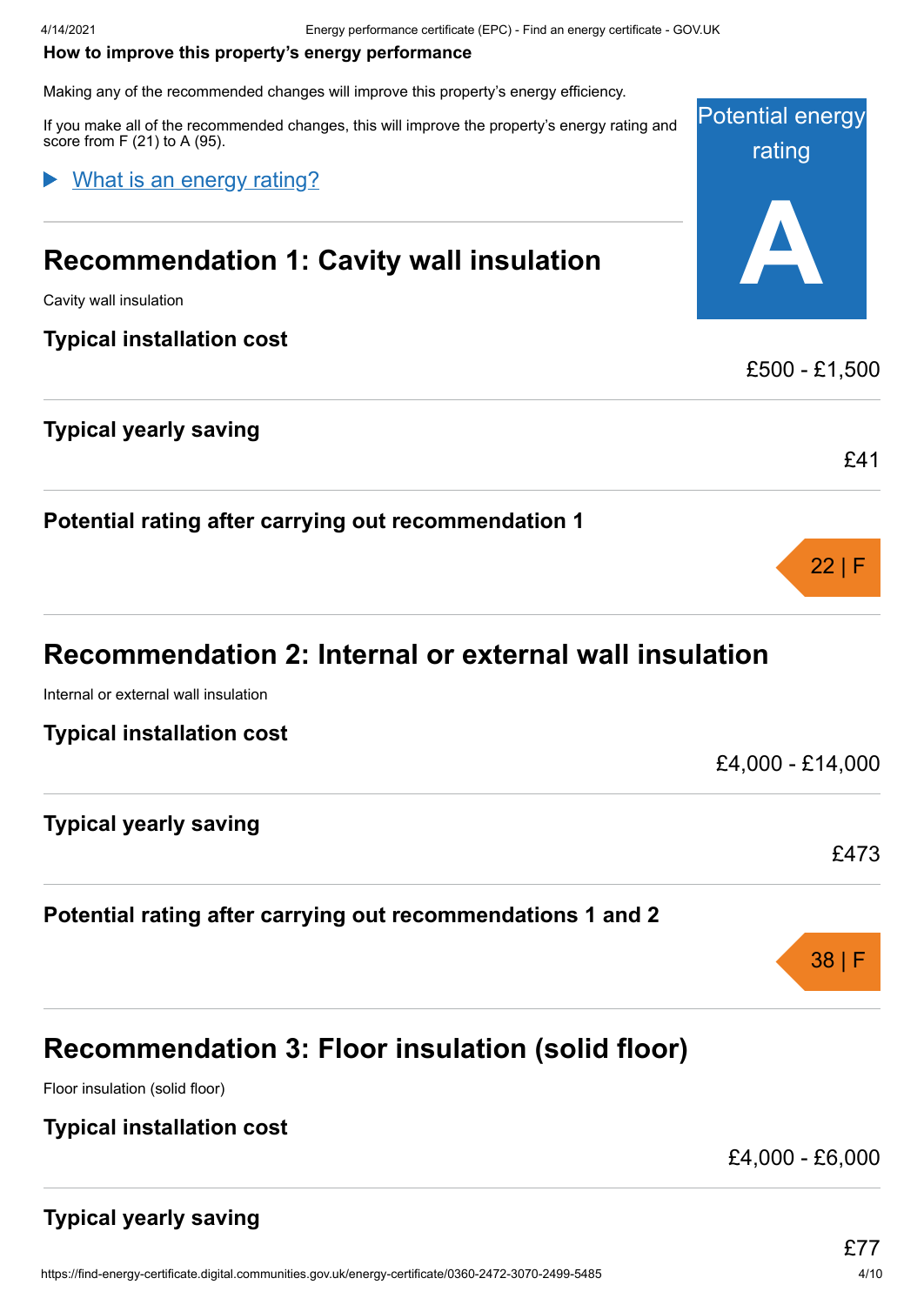|                                                            | $41 \mid E$ |
|------------------------------------------------------------|-------------|
| Recommendation 4: Hot water cylinder insulation            |             |
| Insulate hot water cylinder with 80 mm jacket              |             |
| <b>Typical installation cost</b>                           |             |
|                                                            | $£15 - £30$ |
| <b>Typical yearly saving</b>                               | £207        |
| Potential rating after carrying out recommendations 1 to 4 |             |
|                                                            | 49 E        |
| <b>Recommendation 5: Low energy lighting</b>               |             |
| Low energy lighting                                        |             |
| <b>Typical installation cost</b>                           |             |
|                                                            | £50         |
| <b>Typical yearly saving</b>                               |             |
|                                                            | £67         |
| Potential rating after carrying out recommendations 1 to 5 |             |
|                                                            | $51 \mid E$ |
| Recommendation 6: Hot water cylinder thermostat            |             |
| Hot water cylinder thermostat                              |             |
| <b>Typical installation cost</b>                           |             |
|                                                            | £200 - £400 |
| <b>Typical yearly saving</b>                               |             |
|                                                            | £31         |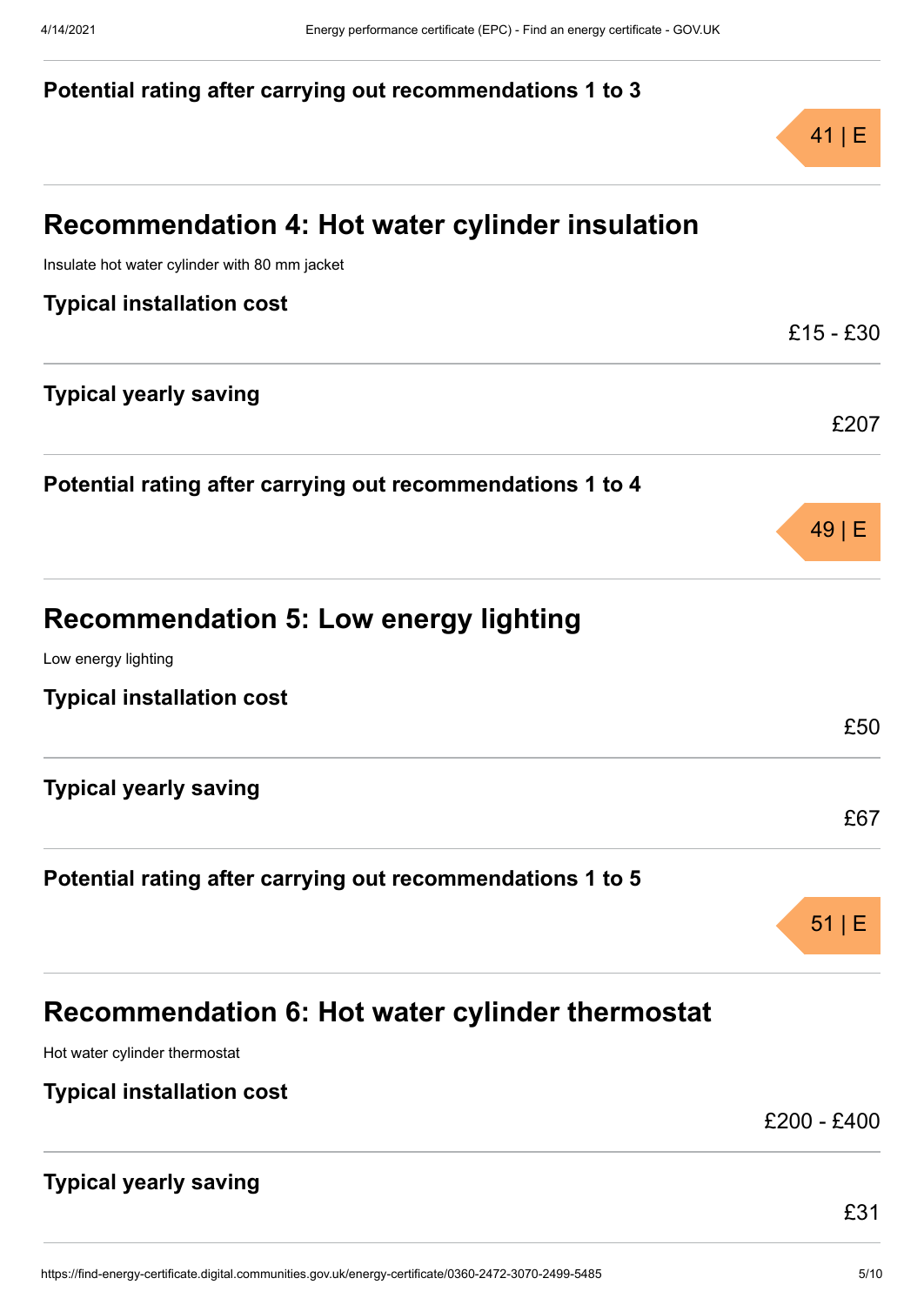

59 | D

# **Recommendation 7: Heating controls (room thermostat and TRVs)**

Heating controls (room thermostat and TRVs)

| <b>Typical installation cost</b>                           |             |
|------------------------------------------------------------|-------------|
|                                                            | £350 - £450 |
| <b>Typical yearly saving</b>                               |             |
|                                                            | £161        |
| Potential rating after carrying out recommendations 1 to 7 |             |

# **Recommendation 8: Replace boiler with new condensing boiler**

Condensing boiler

| <b>Typical installation cost</b> |                 |
|----------------------------------|-----------------|
|                                  | £2,200 - £3,000 |
| Typical yearly saving            |                 |
|                                  | £137            |
|                                  |                 |

### **Potential rating after carrying out recommendations 1 to 8**

| n5 - | L |
|------|---|
|      |   |

# **Recommendation 9: Solar water heating**

Solar water heating

### **Typical installation cost**

£4,000 - £6,000

### **Typical yearly saving**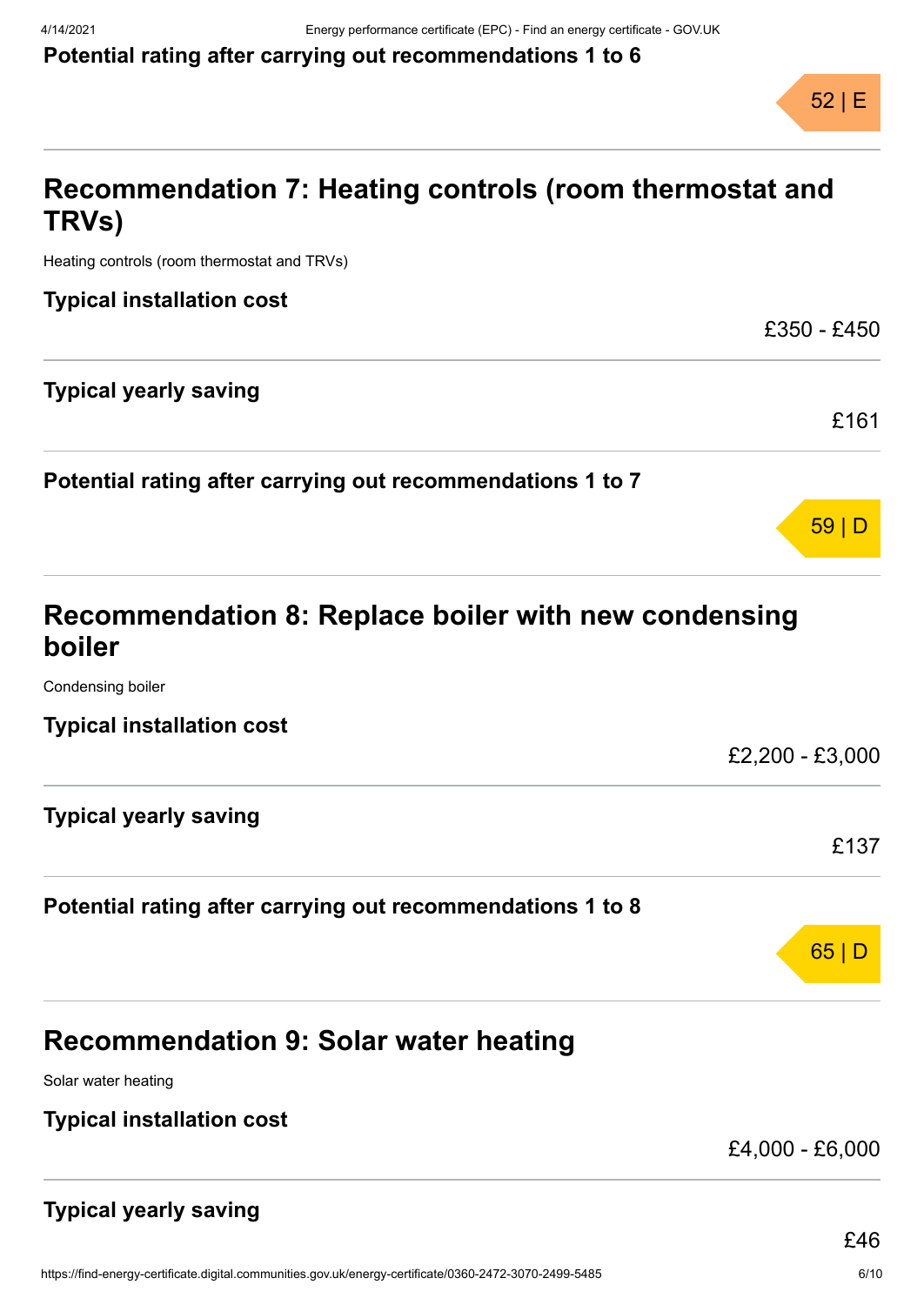|                                                                | 67 D              |
|----------------------------------------------------------------|-------------------|
| <b>Recommendation 10: Double glazed windows</b>                |                   |
| Replace single glazed windows with low-E double glazed windows |                   |
| <b>Typical installation cost</b>                               |                   |
|                                                                | £3,300 - £6,500   |
| <b>Typical yearly saving</b>                                   |                   |
|                                                                | £62               |
| Potential rating after carrying out recommendations 1 to 10    |                   |
|                                                                | 70 C              |
| Recommendation 11: Solar photovoltaic panels, 2.5 kWp          |                   |
| Solar photovoltaic panels                                      |                   |
| <b>Typical installation cost</b>                               |                   |
|                                                                | £3,500 - £5,500   |
| <b>Typical yearly saving</b>                                   |                   |
|                                                                | £361              |
| Potential rating after carrying out recommendations 1 to 11    |                   |
|                                                                | 78   C            |
| <b>Recommendation 12: Wind turbine</b>                         |                   |
| Wind turbine                                                   |                   |
| <b>Typical installation cost</b>                               |                   |
|                                                                | £15,000 - £25,000 |
| <b>Typical yearly saving</b>                                   |                   |
|                                                                | £676              |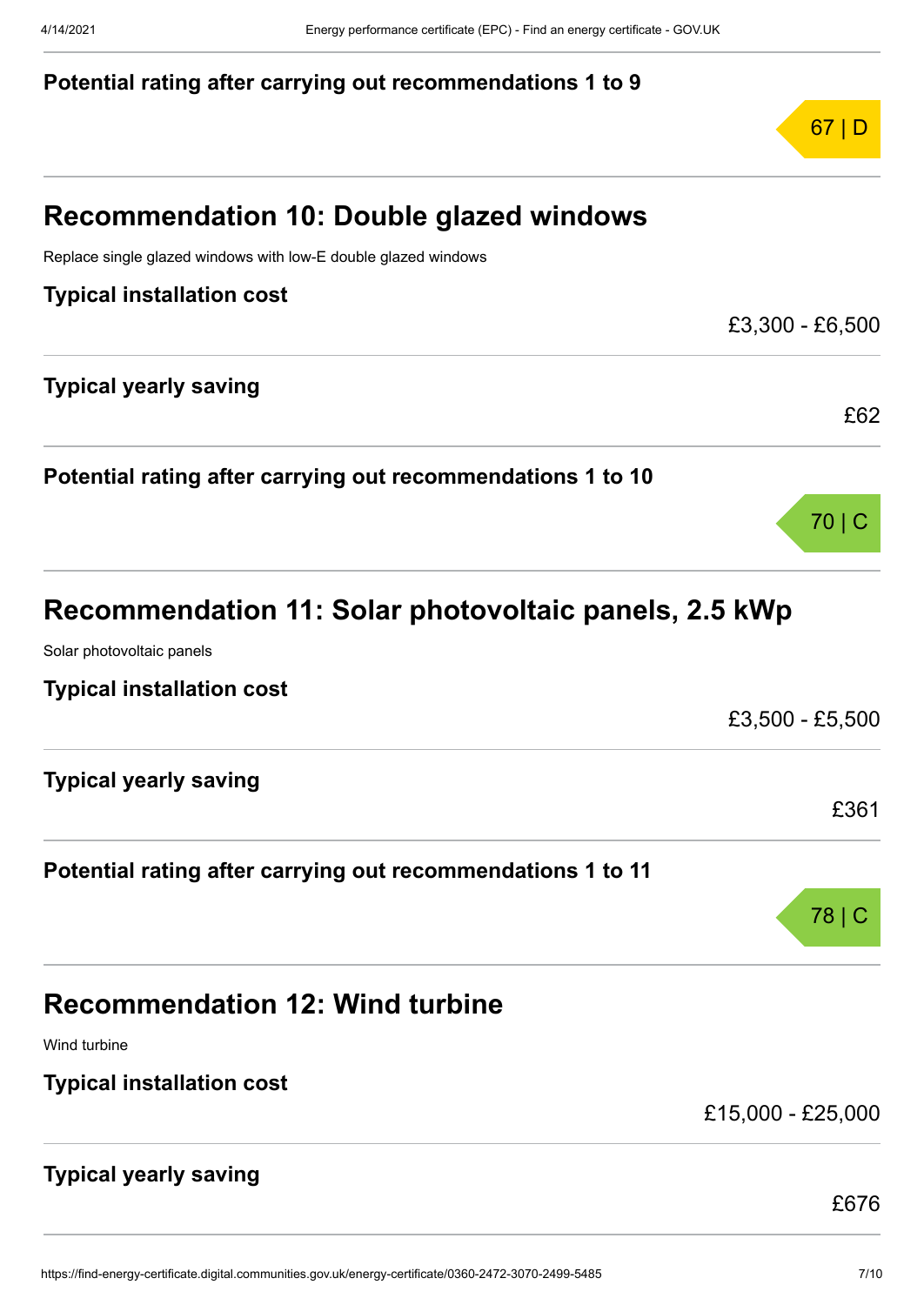

# **Paying for energy improvements**

[Find energy grants and ways to save energy in your home.](https://www.gov.uk/improve-energy-efficiency) (https://www.gov.uk/improve-energy-efficiency)

**Estimated energy use and potential savings**

**Estimated yearly energy cost for this property**

**Potential saving**

£2037

£1300

The estimated cost shows how much the average household would spend in this property for heating, lighting and hot water. It is not based on how energy is used by the people living at the property.

The estimated saving is based on making all of the recommendations in [how to improve this property's energy performance.](#page-3-0)

For advice on how to reduce your energy bills visit Simple Energy Advice [\(https://www.simpleenergyadvice.org.uk/\)](https://www.simpleenergyadvice.org.uk/).

# **Heating use in this property**

Heating a property usually makes up the majority of energy costs.

### **Estimated energy used to heat this property**

**Space heating**

21910 kWh per year

#### **Water heating**

7463 kWh per year

### **Potential energy savings by installing insulation**

| <b>Type of insulation</b>     | Amount of energy saved |  |
|-------------------------------|------------------------|--|
| <b>Loft insulation</b>        | 150 kWh per year       |  |
| <b>Cavity wall insulation</b> | 710 kWh per year       |  |
| Solid wall insulation         | 8196 kWh per year      |  |

You might be able to receive Renewable Heat Incentive payments [\(https://www.gov.uk/domestic-renewable-heat-incentive\)](https://www.gov.uk/domestic-renewable-heat-incentive). This will help to reduce carbon emissions by replacing your existing heating system with one that generates renewable heat. The estimated energy required for space and water heating will form the basis of the payments.

#### **Contacting the assessor and accreditation scheme**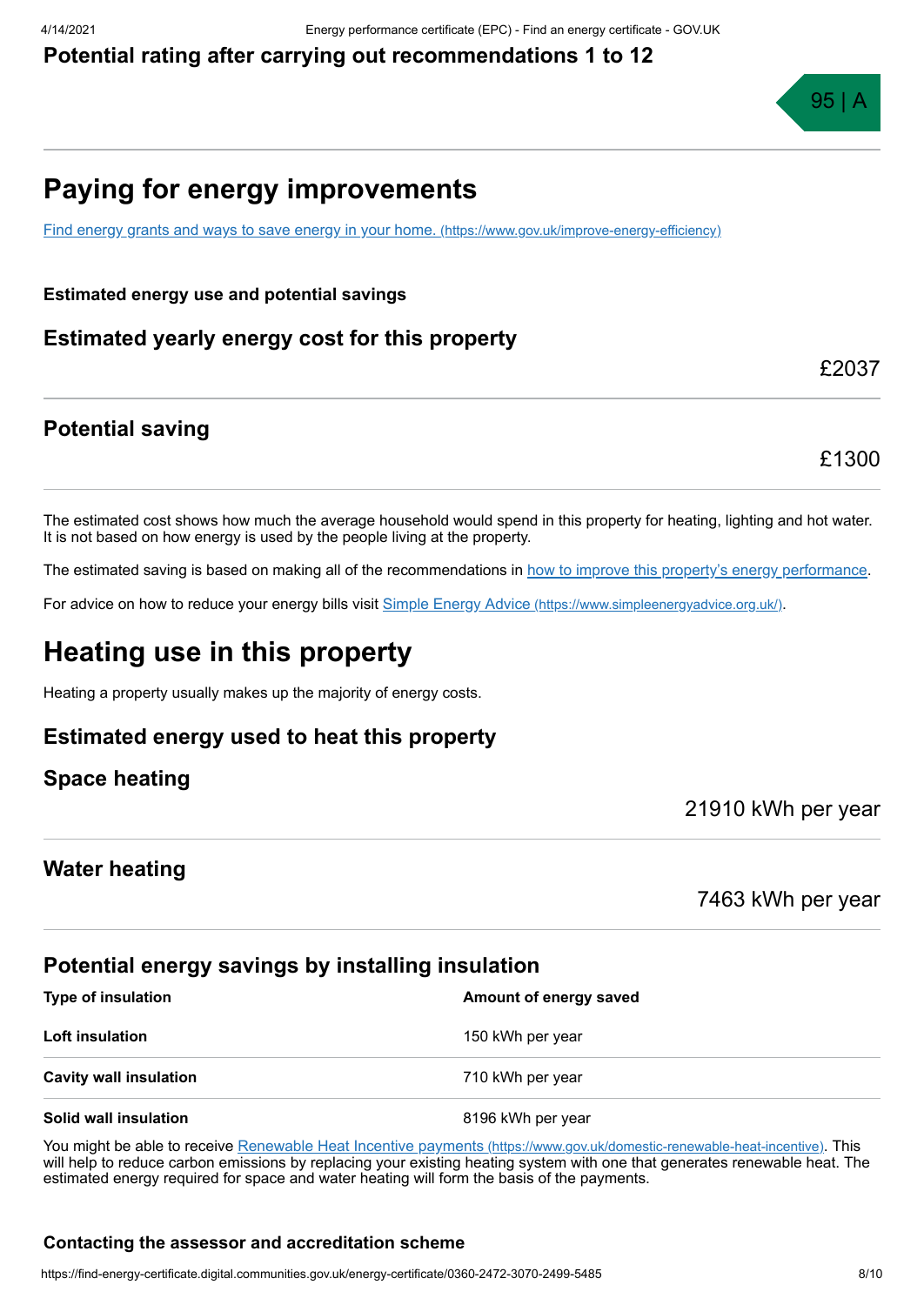4/14/2021 Energy performance certificate (EPC) - Find an energy certificate - GOV.UK

This EPC was created by a qualified energy assessor.

If you are unhappy about your property's energy assessment or certificate, you can complain to the assessor directly.

If you are still unhappy after contacting the assessor, you should contact the assessor's accreditation scheme.

Accreditation schemes are appointed by the government to ensure that assessors are qualified to carry out EPC assessments.

# **Assessor contact details**

### **Assessor's name**

Phillip Owen

### **Telephone**

01437 764 040

### **Email**

[owenelect@aol.com](mailto:owenelect@aol.com)

# **Accreditation scheme contact details**

**Accreditation scheme** Elmhurst Energy Systems Ltd

### **Assessor ID**

EES/015083

### **Telephone**

01455 883 250

### **Email**

[enquiries@elmhurstenergy.co.uk](mailto:enquiries@elmhurstenergy.co.uk)

### **Assessment details**

### **Assessor's declaration**

No related party

### **Date of assessment**

12 March 2021

### **Date of certificate**